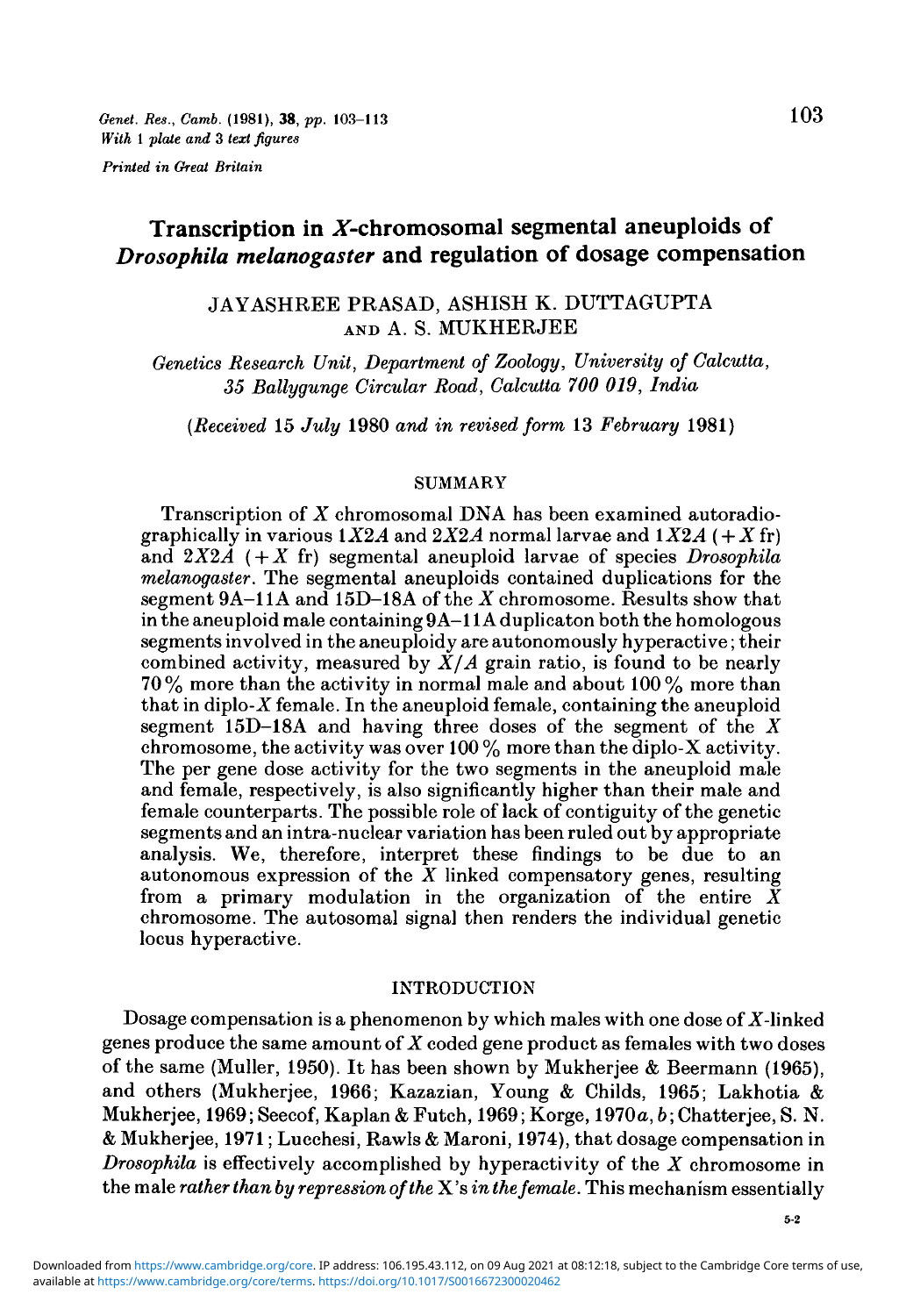# 104 J. PRASAD, A. K. DUTTAGUPTA AND A. S. MUKHEBJEE

implies a positive control device operating through hyperactivation of the transcription of the *X* chromosomal DNA in the male (Mukherjee, 1966; Lucchesi, 1973; Mukherjee, 1974), as opposed to a negative control mechanism operative through the female. The latter type of control was originally proposed by Muller (1950) and is known to be operative in mammals (Lyon, 1961; Brown & Sharat Chandra, 1973).

Several models have been proposed to explain the various features of dosage compensation and its possible regulation (Mukherjee, 1974; see the recent review by Stewart & Merriam, 1980). Lucchesi *et al.'s* (1974, 1977) works on euploids  $(2X2A, 1X2A)$ , metamales  $(1X3A)$  and metafemales  $(3X2A)$ , support the existence of an autosomal regulation of hyperactivity in the euploid male. Nevertheless, several sets of evidence, namely cellular and locus-wise autonomy of hyperactivity of the haplo-Z (Lakhotia & Mukherjee, 1969; Chatterjee, S. N. & Mukherjee, 1971) maintenance of hyperactivity of the *X in situ* by exogenous RNA polymerase (Khesin & Leibovitch, 1974; Chatterjee, R. N. & Mukherjee, 1980), and the results of Chatterjee, R. N. & Mukherjee (1978) and Mazumder, Chatterjee & Mukherjee (1975), challenge the validity of the autosomal regulation hypothesis. Stewart  $\&$ Merriam (1975) showed that duplication of either one or both sites of G6PD (18D-E) and 6PGD (2D-E) resulted in elevated levels of the enzymes, but superfemales  $(3X2A)$  had the same enzyme level as their euploid  $(2X2A)$  sibs. They argued that the positive activator type control through autosomal factor(s) is not sufficient to account for the regulation of hyperactive transcription in the male *Drosophila* and that at least one step of the regulation would involve the entire *X* chromsome.

We, therefore, attempted to test the validity of Stewart & Merriam's (1975) proposition by examining the situation *in situ.* For this purpose, transcription on the aneuploid segment of the *X* chromosome in partially aneuploid male and female *Drosophila* was examined autoradiographically. If the hyperactivity of the *X* chromosome in males is regulated by a positive control 'signal' from the autosome(s) alone, one should expect lack of hyperactivity for each of the homologous segments involved in the aneuploid duplication in the male and a lower than diploid activity for the partially hyperploid female, as observed in metafemales *(3X2A)* by Maroni & Plaut (1973) and Lucchesi *et al.* (1974, 1977), the regulation being presumably determined by the *X* to autosomal ratio. If, on the other hand, the hyperactivity results from a combined interaction between the autosomal signal and certain autonomously acting factors immanent to the *X* chromosome segments, addition of an extra piece of the *X* chromosome to an otherwise haplo-X condition (as in male) should not alter the level of activity, which is already determined consequent to the modulation of the male's X-specific factors. Similar addition to an otherwise diplo- $X$  condition (as in female) should show at least a dosage effect. The results presented support the second of the two alternatives and demand a reformulation of the models.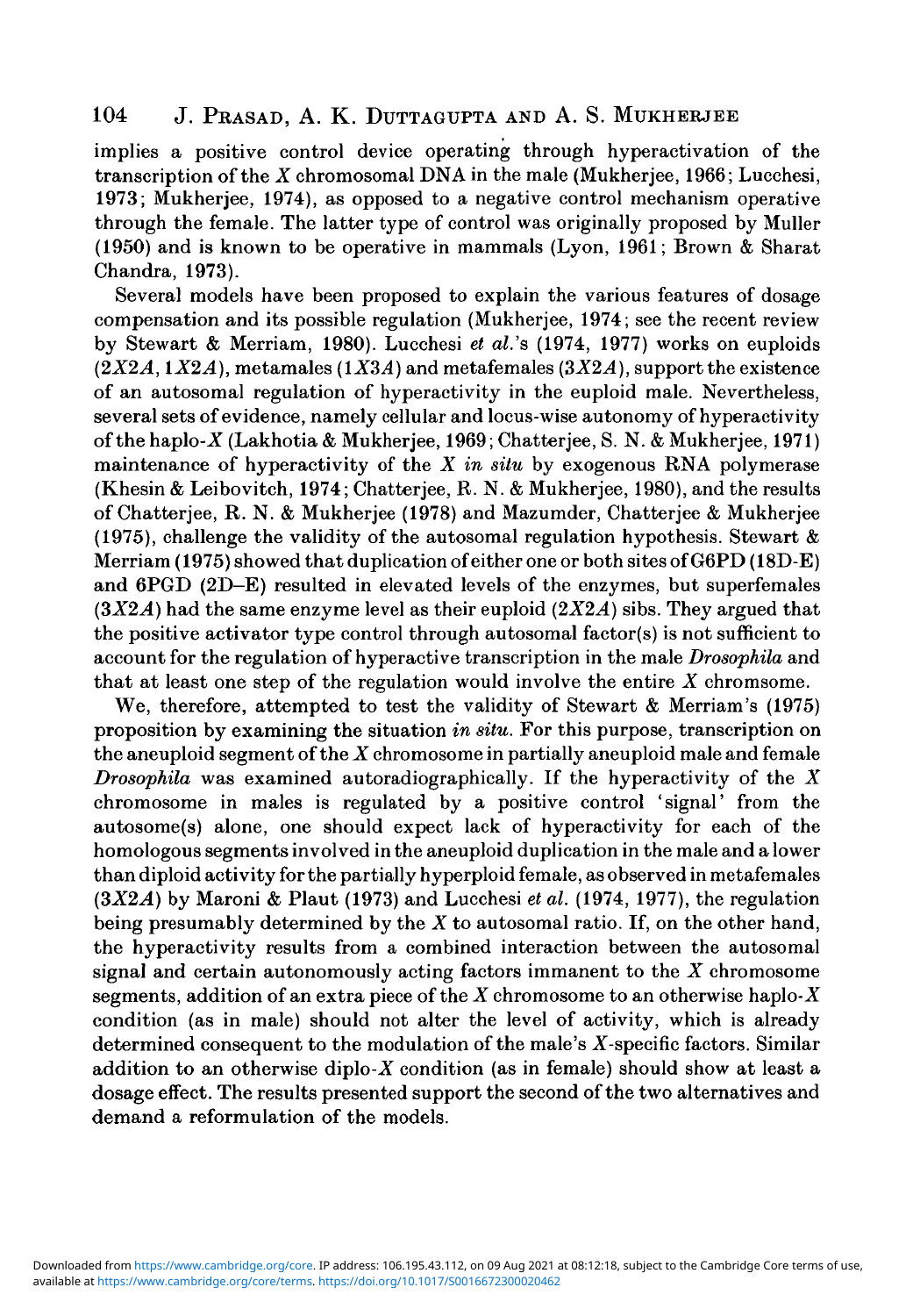### 2. MATERIAL AND METHODS

### (i) *Synthesis of stocks used*

Female and male aneuploids were constructed from *X*; *Y* translocation stocks *of Drosophila melanogaster* by the method of Lindsley *et al.* (1972). The stocks used were  $T(X; Y)$ 9C,  $T(X; Y)$ 9A and  $T(X; Y)$ 11A. Males from these stocks carried a free *Y* chromosome in each case besides the one involved in the translocation. The *X* chromosome was marked with the recessive body colour mutant, yellow (*y*). The  $Y^L$  was marked with  $B^S$  and the  $Y^S$  with  $y^+$ .



Text-fig. 1: Experimental protocol used to generate segmental aneuploid females. Attached-X (y w  $f: = Y$ ) females were crossed to  $T(X; Y)9C/Y$  males, which yielded two types of aneuploid females, first and second progeny from bottom left in the figure (*y*  $w^+fB^{\rm S}$  female was aneuploid for distal segments 1–9C;  $y^+$   $wf^+$  female was aneuploid for proximal segments 9C-20F), euploid female  $y w f := /Y$  (third from bottom left) and parental type male,  $T(X, Y)$  9C/Y (the right most progeny). Hollow bars, with dark spot as centromere, represent  $X$ -chromosome, and black bars with open circle as centromere represent Y-chromosome.

To obtain partially aneuploid (hyperploid) females, *y wf* attached *-X* virgins were mated to  $T(X; Y)9C/Y$  males.  $F_1$  progeny of this cross yielded females of three genotypes (Text-fig. 1). Females with yellow body colour *(y)* and *B<sup>s</sup>* were hyperploid for the 1-9C region while females otherwise normal but with white-eyes were hyperploid for the 9C-20 F region. The latter class of females were recognized in larval stages by their black mouth parts and colourless malpighian tubules, while the former type of larvae had yellow mouth parts. Autoradiograms were prepared from both types of hyperploid females but since in 1-9C hyperploids the chromosomes were either not well spread or overlapping, the 9C-20F hyperploids were mainly used.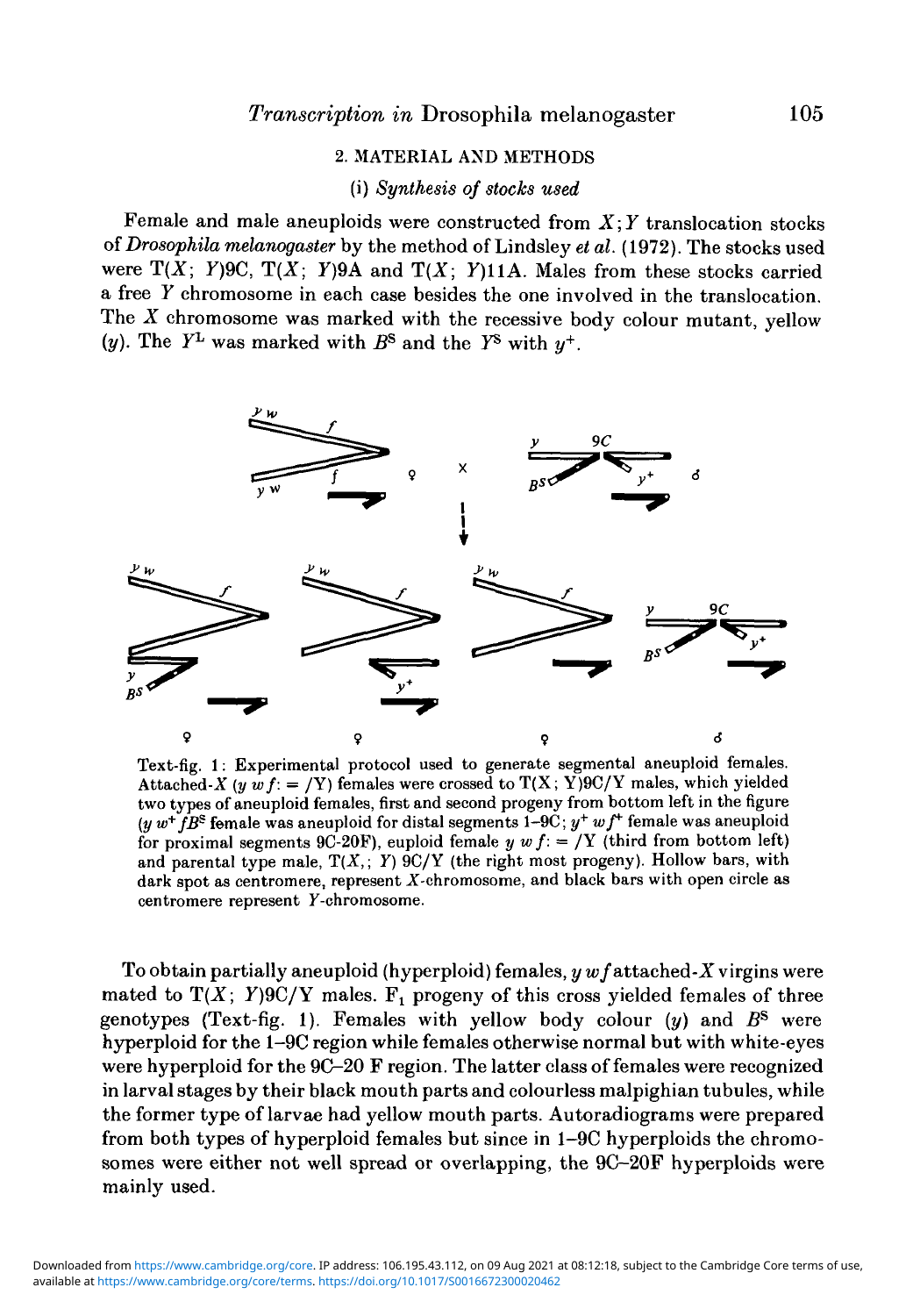### 106 J. Prasad, A. K. Duttagupta and A. S. MUKHERJEE

Male aneuploids were generated by crossing  $T(X; Y)9A/FM7$  females to  $T(X; Y)$ Y)11A/Y males. This cross yielded, among others, males aneuploid for the region 9A-11A as shown in Text-fig. 2. Aneuploid males were recognized by their near-normal appearance. These males were selected and crossed to  $y \, \textit{w} \, \textit{f}$  attached-X virgin females. All male progeny of the cross were aneuploid for 9A-11A. Although this cross also yielded females aneuploid for the distal  $(1-11A)$  and proximal (9A-20F) segments, in addition to euploid females, males were of only one genotype. Therefore, it was easy to select the aneuploid males at larval stages for autoradiography. All markers are described in Lindsley & Grell (1968).



Text-fig. 2: Experimental protocol used to generate segmental male aneuploids.  $T(X;Y)9A/FMT$  females were crossed to  $T(X;Y)11A/Y$  males, which yielded six types of progeny. Counting from left, the fourth progeny in the figure was female heterozygous for the deficiency for the segment 9A-11A. The fifth and sixth progeny in the figure were aneuploid for the segments 9A-11A. The symbols for the *X* and *Y* chromosome are the same as in Fig. 1.

#### (ii) *Autoradiography*

Standard autoradiographic technique was followed, using Kodak AR10 stripping film. Late third instar aneuploid larvae, raised at  $20 \pm 1$  °C, were selected for the cytological preparation of chromosomes. Two pairs of salivary glands (either female or male as the case may be) were incubated in [3H]uridine (200  $\mu$ Ci/ml; sp.act. 13600 mCi/mM; obtamed from Bhabha Atomic Research Centre, Bombay) for 10 min, fixed in acetic acid : methanol  $(1:3)$  mixture and squashed on 50% acetic acid. Coverslips were removed, and the preparations were covered with Kodak AR 10 stripping film, exposed for 14-15 days in light-proof bakelite boxes, and developed in the developer D19b at 10 °C. Slides were stained in 1% toluidine blue in 30% alcohol.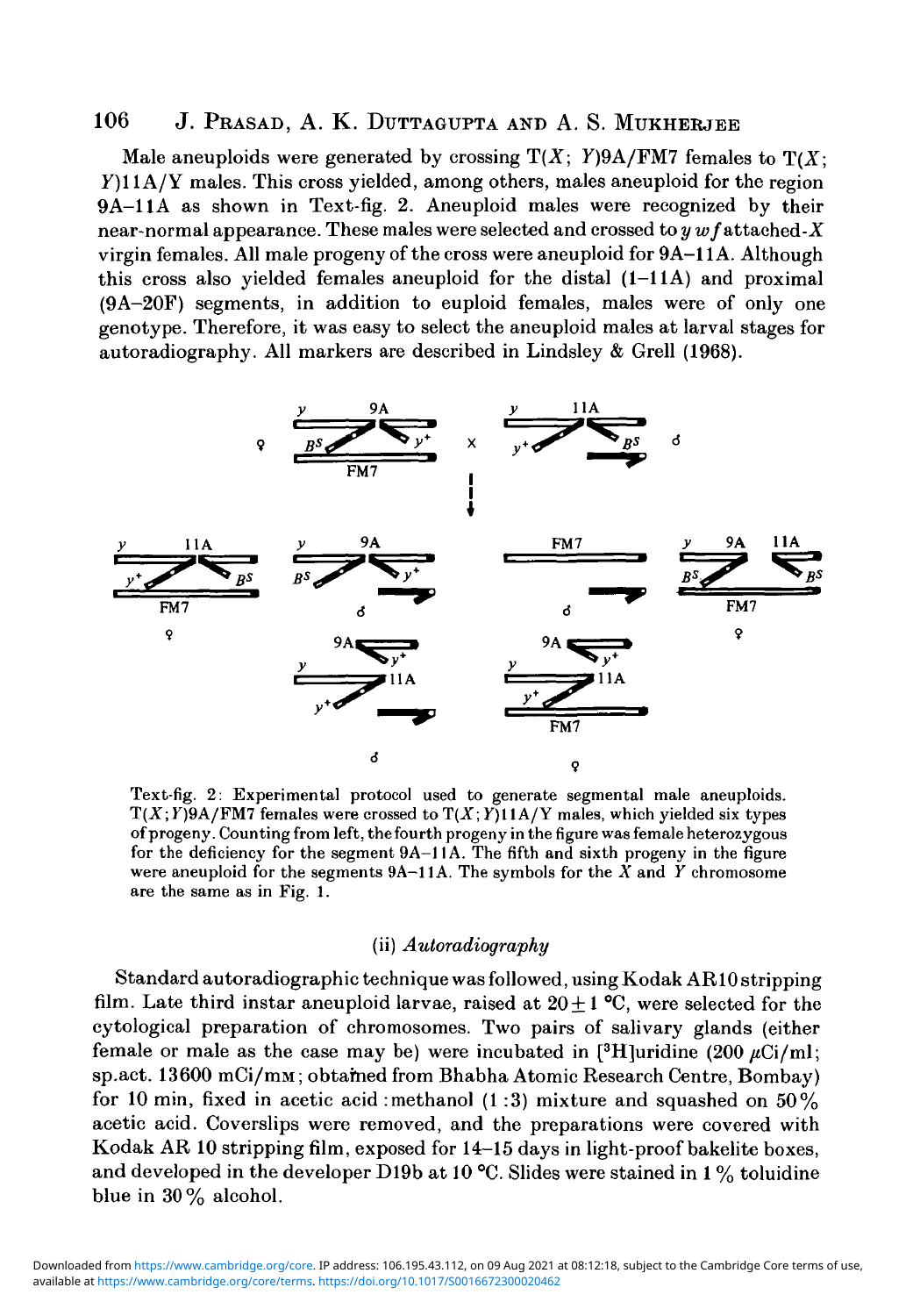# *Transcription in* Drosophila melanogaster 107

Oregon  $R^+$  females and the  $y \, w \, f$  attached- $X$  euploid sibs of the crosses mentioned (Fig. 1) were used as the controls for 9C-20F aneuploid females. For  $9\mathrm{A}\text{--}11\mathrm{A}$  aneuploid males, Oregon  $\mathrm{R}^+$  males were used as controls. Aneuploid males were also compared with males having translocated *X* chromosome from the T(X;  $y^+Y^L$ ) $11A/yf$ : = stock in order to check whether change in the normal sequence of the *X* chromosomal genetic order causes any deviation in the transcriptive activity. Intensity of grains was examined over the segments involved in the aneuploidy and over outside segments. The grains on the outside segments and those on the segment 56E-60F of the autosome arm 2R of the corresponding nuclei served as the reference. The relative transcriptive activity was recorded as the

### Table 1. *Mean X/A ratio of grains* (±S.B.) *on different segments of the ^.-chromosome in* Drosophila melanogaster

| Strain                   | $1-3C$                  | $1 - 11A$            | $11B-20F$            | Whole $X$            |
|--------------------------|-------------------------|----------------------|----------------------|----------------------|
| Oregon $R^+$ $\delta$    | $0.42 + 0.017(41)$      | $2.04 \pm 0.08$ (20) | $1.31 \pm 0.06$ (20) | $3.42 \pm 0.09$ (41) |
| Oregon $R^+$ ?           | $0.52 \pm 0.020$ (31)** | $2.14 + 0.07(12)$    | $1.62 + 0.12$ (12)** | $3.76 + 0.15(12)$    |
| $T(X,yY^L)11A \, \delta$ | $0.51 \pm 0.020$ (21)** | $2.10 + 0.07(31)$    | $1.57 + 0.05(31)$ ** | $3.59 + 0.13(23)$    |
| $y \, w \, f = 2$        | $0.61 \pm 0.020$ (19)   | $2.38 \pm 0.14$ (12) | $1.17 \pm 0.07$ (12) | $3.50 + 0.16$ (13)   |

Numbers in parentheses indicate the numbers of respective segments examined. \*\* $P < 0.01$ .

ratio of grains of specific segments of the *X* chromosomes to those on the autosomal segment.

Photomicrographs were taken under oil immersion objective  $(100 \times)$  in Zeiss Photomicroscope III with bright field transmitted or phase contrast illumination.

#### 3. RESULTS

The purpose of this investigation was to examine the pattern of transcription in phenotypic and functional males and females in which the increase in the dose of sex-linked genes was restricted to only a very small quantum, large enough for detecting the change in transcription and in which the chromosomal sex determination was undisturbed. The aneuploid males and females synthesized for this purpose are perfectly viable and fertile, although they are partially *2X2A* (male) or partially *3X2A* (female).

Since the two segments of the *X* chromosome forming the partial aneuploid were attached to two non-homologous chromosomes or centromeres, and are therefore topographically separated from each other, it was desirable first to examine the possibility whether disruption of the linear arrangement and continuity of the genes might influence the transcriptive property. For this purpose, transcription has been compared autoradiographically in the wild type male  $(1X2A)$ , wild type female *(2X2A), X, Y* translocation male *(1X2A)* and attached-X female *(2X2A).*

Results presented in Table 1 show that for both the long segment  $(1-11A)$  of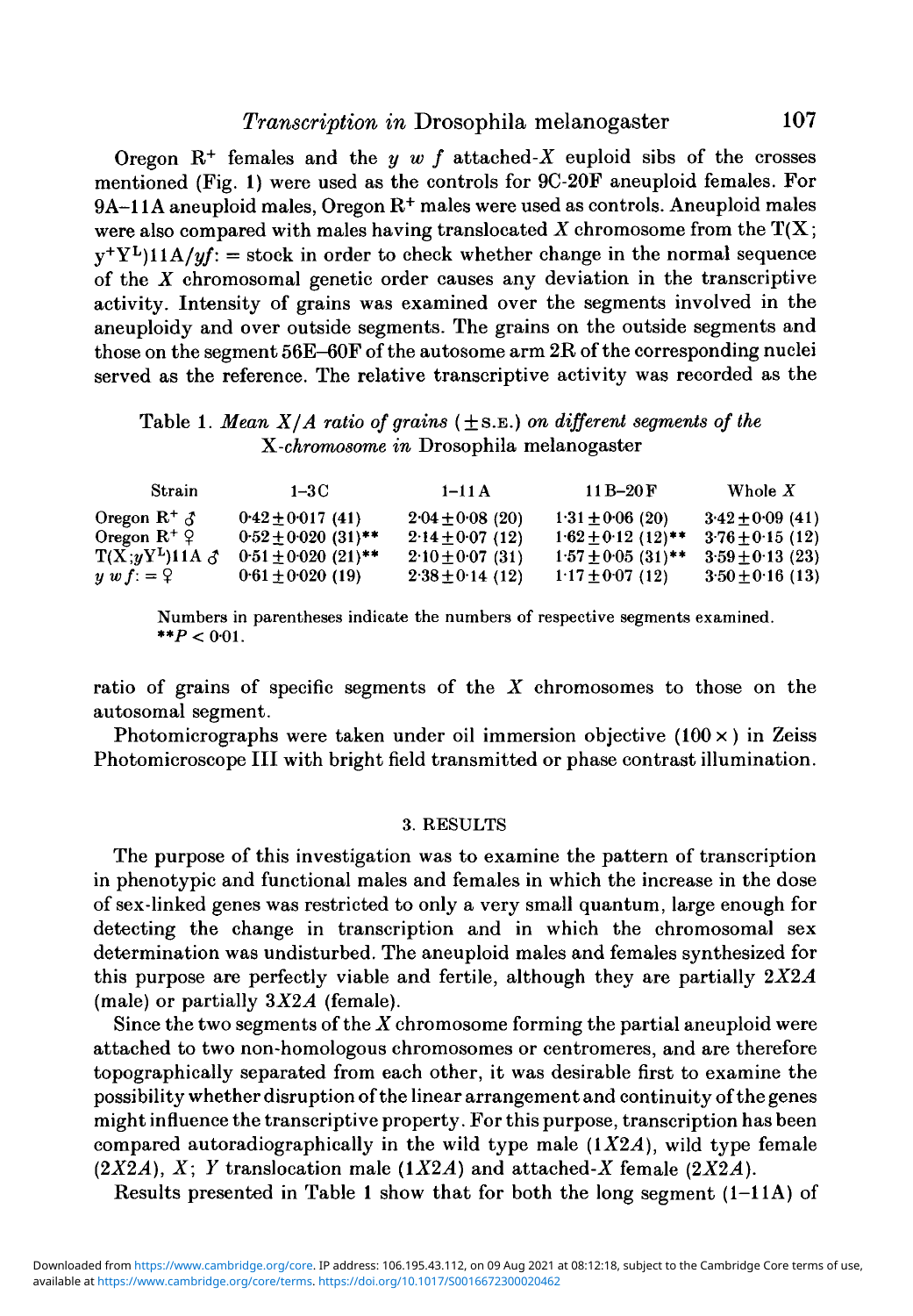### 108 J. PRASAD, A. K. DUTTAGUPTA AND A. S. MUKHERJBB

the *X* chromosome and the entire *X* chromosome, the *X/A* ratios of grain numbers are similar in the diploid *(IX2A)* male, diploid *(2X2A)* female, the *X; Y* translocation male and the attached- $X$  female. The differences are not statistically significant. This finding rules out the possibility of an effect on transcription resulting from the lack of contiguity of the *X* chromosomal segments in the partial aneuploids. The  $X/A$  ratio for the sections 1-3C and 11B-20F, however, in the Oregon  $R^+$  male is significantly different from that in the Oregon  $R^+$  female as well as from those in the translocation male and attached-X female, respectively. Yet the ratios for neither the translocation male nor the attached- $X$  female are different from that in the Oregon R<sup>+</sup> female. The differences are within the limit of variation reported earlier.

# Table 2. *Mean X/A grain ratios* ( + S.E.) *on the X chromosomal segments of the normal and aneuploid strains of* Drosophila melanogaster

| <b>Strains</b>                                                               | $1-3C$                  | $9A-11A$               | $15D-18A$                   |  |  |
|------------------------------------------------------------------------------|-------------------------|------------------------|-----------------------------|--|--|
| Oregon $R^+$ $\delta$                                                        | $0.42 + 0.017(41)$      | $0.44 \pm 0.02$ (35)   | $0.36 + 0.03(15)$           |  |  |
| Oregon $R^+$ ?                                                               | $0.52 \pm 0.020$ (31)** | $0.43 \pm 0.02$ (14)   | $0.38 \pm 0.02$ (20)        |  |  |
| $y \ w \ f: = 2$                                                             | $0.61 \pm 0.020$ (19)   |                        | $0.41 + 0.02(19)$           |  |  |
| Dp (9A-11A) $\delta$                                                         | $0.46 \pm 0.010$ (55)   | $0.89 \pm 0.04$ (37)** | $0.26 + 0.01(25)$           |  |  |
| Dp $(9C-20F)$ $9$                                                            | $0.60 \pm 0.020$ (28)   |                        | $0.79 \pm 0.02$ (28)**, (*) |  |  |
| Numbers in parentheses indicate the numbers of respective segments examined. |                         |                        |                             |  |  |

\*\* $P < 0.01$ . (\*)  $P < 0.05$  (y w  $f$ : = vs. aneuploid  $\varphi$ ).

The configuration and [<sup>3</sup>H]-uridine labelling of the partially aneuploid *X* chromosomes are shown in Plate 1. In the Dp (9A-11A) aneuploid male, the segment 9A-11A of the *X* chromosome is duplicated and is therefore represented twice in the genome (Plate 1*a*). It may be noted that the total width of the segment is almost twice as great as in the rest of the *X* chromosome and also considerably greater than in the diploid autosome. In Dp  $(9C-20F)$  aneuploid females, the segment 9C-20F of the *X* chromosome is present in three doses (Plate 16). The width of the segment is, as expected,  $1.5 \times$  as much as in the rest of the X chromosome. This was also true for the hyperploid 1—9C region (data not presented). This difference in the configuration between the two types of aneuploid by itself indicates some sort of regulation in the activity of the segment of the *X* chromosome. Data on the *X/A* ratios of grain numbers presented in Table 2 reveal that the ratio for the segment  $9A-11A$  is twice as great in  $1X2A$  ( $+X$  fr,  $9A-11A$ ) males  $(0.89)$  as that either on the diplo-X segment of  $2X2A$  females  $(0.43)$  or the haplo-X segment of  $1X2A$  males (0-44). The differences are statistically significant at the 1 % level. This finding is also in agreement with the data reported in earlier literature (Korge, 1970a, *b*; See also Stewart & Merriam, 1980). This finding implies that addition of a small piece of the *X* to an otherwise *1X2A* does not interfere with the hyperactivity of the individual segments of the *X* in the male, in spite of the presence of two sets of autosomes. On the other hand, the ratio for the aneuploid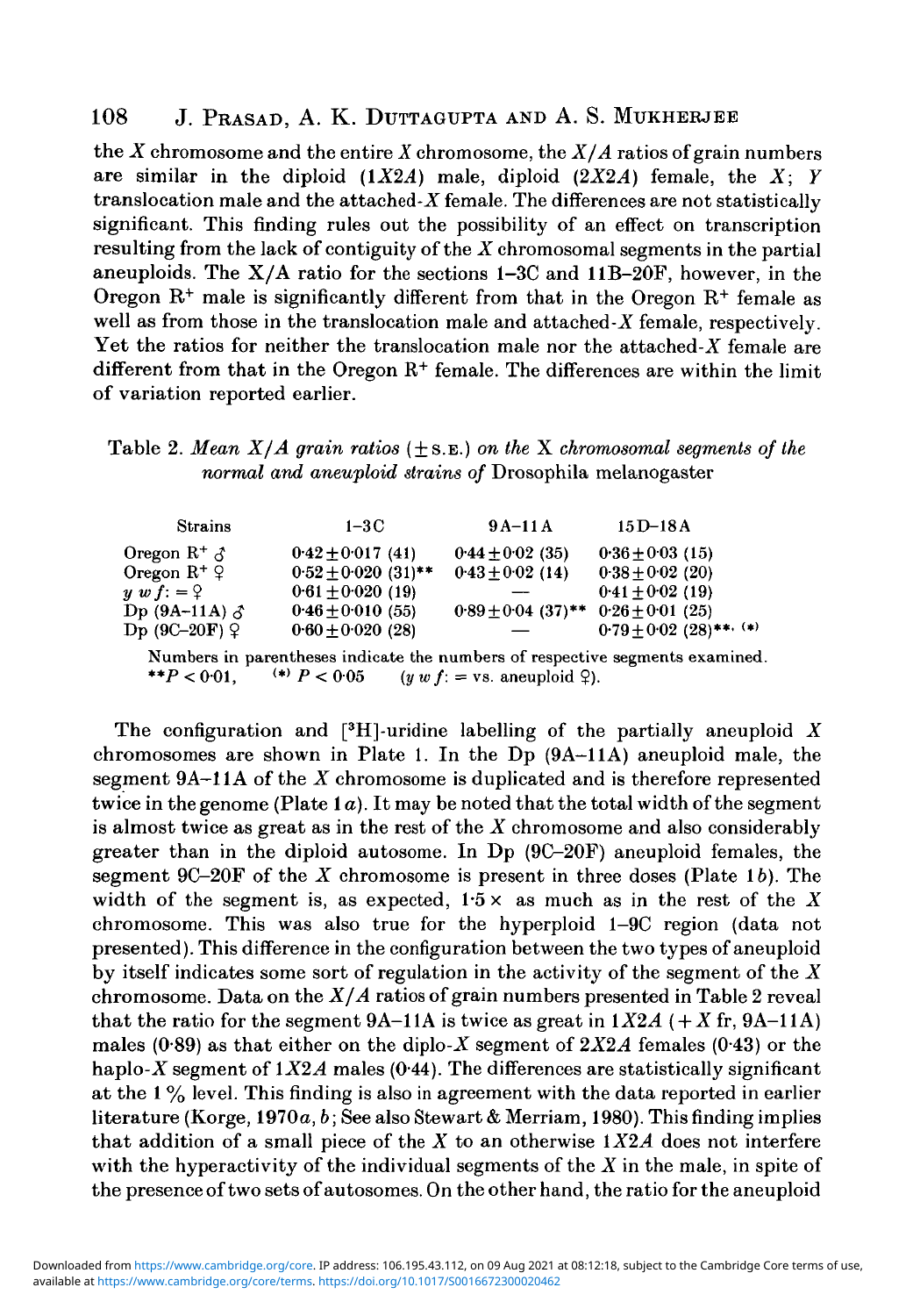

**(b)**

*{a)* Photomicrograph of segmental aneuploid *X* chromosome in male, duplicated for the segments 9A-11A, showing [<sup>3</sup>H]uridine labelling. Note the increase in width of the aneuploid segment (nearly double that of haplo  $X$ ).

(6) Photomicrograph of segmenta! aneuploid *X* chromosome in female duplicated for the region 9C-20F, showing [<sup>3</sup>H]uridine labelling. Note the increase in width of the aneuploid segment (nearly  $1.5 \times$  the width of diplo X).

#### J. PRASAD AND OTHERS *(Facing p.* 108)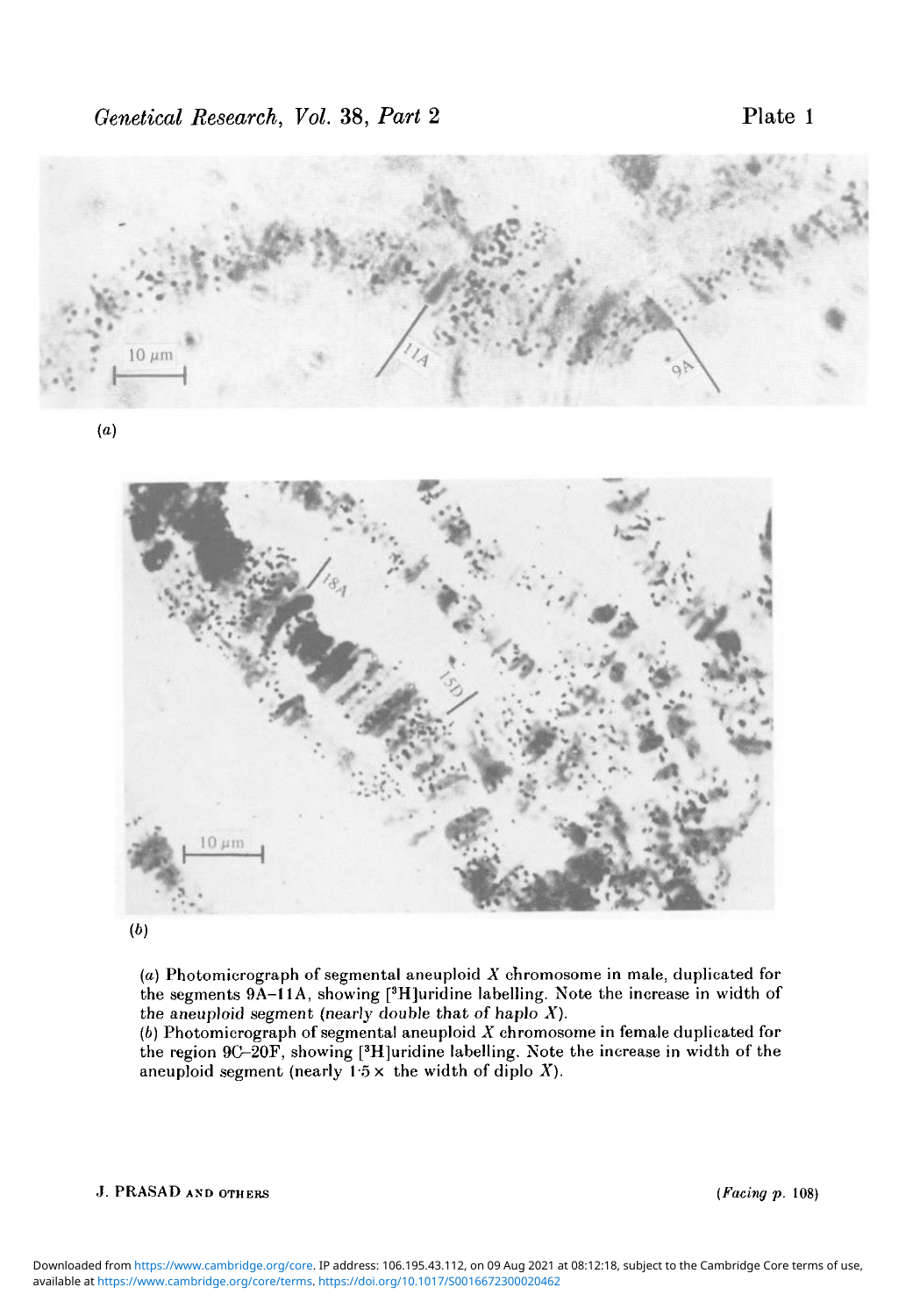segment 15D—18A (that is the part of 9C—20F used for grain count) in otherwise  $2X2A$  females shows almost twice the diplo-X value (0.38 and 0.41 vs. 0.79), while the expected value, on the basis of dosage effect, considering 019 and 0-20 as the basic value per segment, should have been  $3 \times 0.19 = 0.57$  or  $3 \times 0.20 = 0.60$ . The differences between  $0.57$  and  $0.79$  and between  $0.60$  and  $0.79$  (calculated from the individual ratios) are statistically significant. This finding suggests an autonomous nature of hyperactivity rather than a dosage effect.



Text-fig. 3: Histograms of mean *X/A* grain ratios of different *X* chromosomal sites. Vertical line above each histogram indicates S.E. Black dots running over or across the histograms represent transcription activity per gene dose. The different genotypes (strains) are indicated in the key to the figure.

In Text-fig. 3 the *X/A* grain ratios and the relative level of transcription per gene dose have been presented histographically. It is evident that for the segment 1A—3C there is no excess dose in any of the strains, and hence the levels are in agreement with that corresponding to the normal  $1X2A$  and  $2X2A$  levels, respectively. The level of transcription per gene dosage in  $1X2A$  males and the aneuploid males, for the segment 1A-3C, is nearly 1-5 to 2 times that in *2X2A.* In contrast, while the level per gene dose for the 9A-11A segment is over twice as high in the normal male as in the normal female, as expected, it is nearly twice as high in the  $1X2A$  ( $+ X$  fr) aneuploid as in the normal  $2X2A$  female, and almost the same as in the normal male. Thus, in spite of the same gene dose for the segment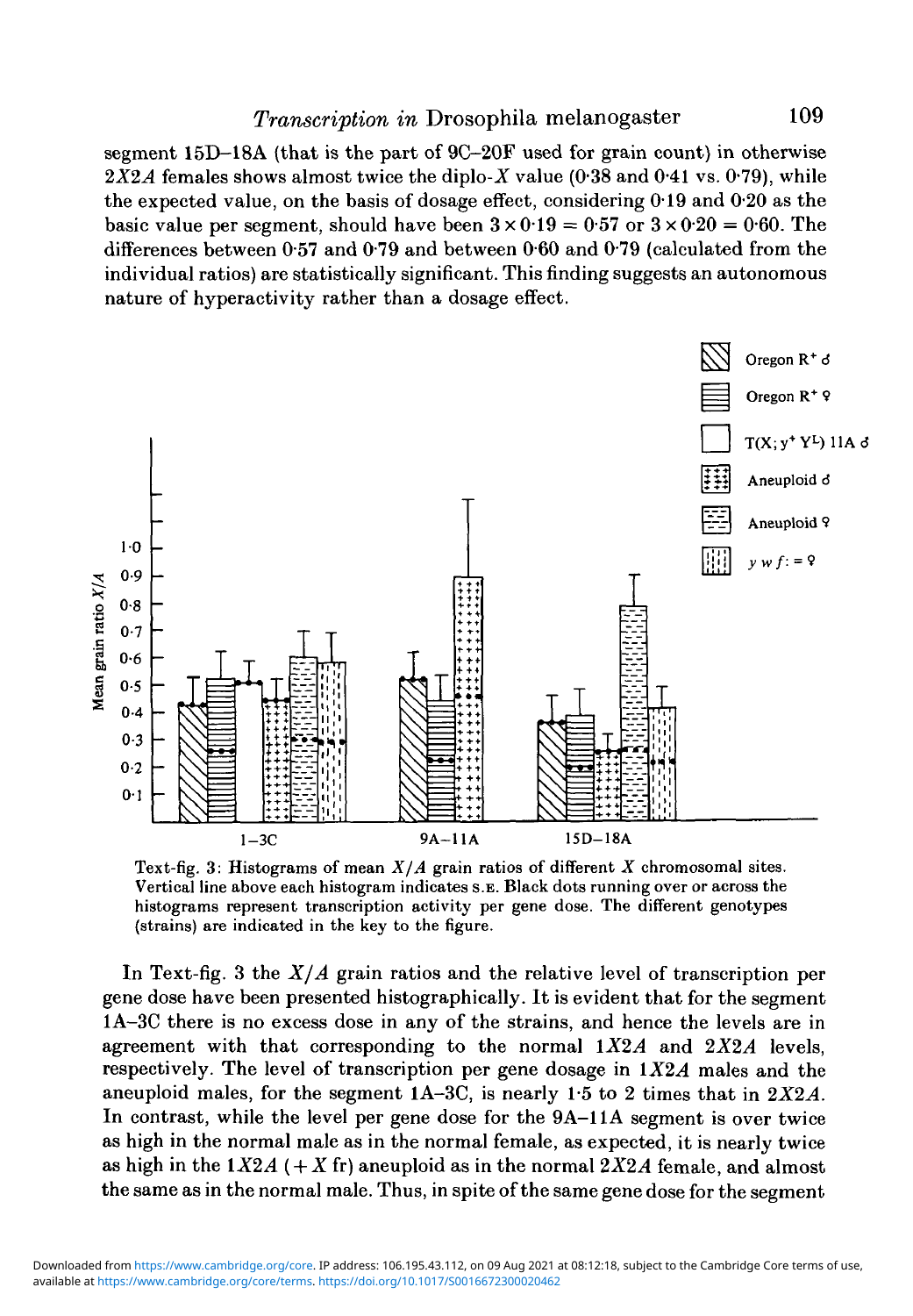# 110 J. PRASAD, A. K. DUTTAGUPTA AND A. S. MUKHERJEE

9A-11A in the aneuploid male and normal female, the segment 9A-11A in the aneuploid male has a higher than diplo- $X$  level of transcription activity. On the other hand, the level of transcription per gene for the segment 15D-18A in the duplication (aneuploid) female is nearly 50 *%* higher than that in the *2X2A* female. These findings strongly suggest that the hyperactivity in the partial aneuploids is expressed autonomously, regardless of the difference in the ratio of the *X* to Autosome dosage (for that segment). This situation is not realized in  $3X3A$ triploids (data not shown) or in *3X2A* superfemales reported by others.

In order to check whether the differences observed among the *2X2A* normal female,  $2X2A$  (aneuploid  $9A-11A$ ) male and  $3X2A$  (aneuploid 15D-18A) female is due to random variation in both *X* and Autosomes, the kinetics of the intensities of grains on the  $X$  and the Autosomes in every nucleus were examined to ascertain the intranuclear relationship between the  $X$  and Autosomes. The regression slopes *(X* vs. Autosomes) show that in all cases the kinetics of grain intensity follow a linear pattern and yet the corresponding slopes for the aneuploid segments in the aneuploid male and female and those for the same segments in normal male or female are distinctly different. This suggests that the autonomous hyperactivity in the segments 9A-11A and 15D-18A in the partially aneuploid male and female, respectively cannot be attributed to chance variation. However, in the case of the 15D—18A segment in the aneuploid female, due to lack of asynapsed chromosomes, the problem whether the excess activity was due to an excess labelling over only one of the three segments or to an increase of activity in all the three homologous segments remains open.

#### 4. DISCUSSION

The results presented here reveal that the addition of a small piece of the  $X$ chromosome to an *1X2A* genome fails to alter the hyperactivity either of the entire X or of the segment of the X chromosome  $(9A-11A)$  involved in the aneuploidy. Analysis of the results in terms of activity per gene dose strongly corroborates this finding. Since the levels of transcription in the normal and various rearranged  $X$ chromosomes of  $2X2A$  and  $1X2A$  used do not differ from each other (for either half  $(1-11)$  or entire X chromosomes), the requirement of a physical continuity of the chromosome as a possible factor in the maintenance of hyperactivity can be easily ruled out (see also Stewart & Merriam, 1980). The slight but significant difference in the  $X/A$  ratios of grains for the two segments  $(1-3C \text{ and } 11B-20F)$ between the normal and translocation male may be attributed to a localized genetic difference in the normal and rearranged forms. At any rate, the ratios in the male are certainly far greater than expected with a simple dosage effect. The findings obtained from the analysis of transcriptive activity in segmental aneuploids are also in agreement with those of Stewart & Merriam (1975), who assayed sex-linked enzyme activity in segmental aneuploids, although the segments assayed by them and by us were not identical. This implies that an autonomous regulation of dosage compensation exists at the level of transcription, as suggested earlier by Mukherjee *&* Beermann (1965) and by Lucchesi *et al.* (1977). Stewart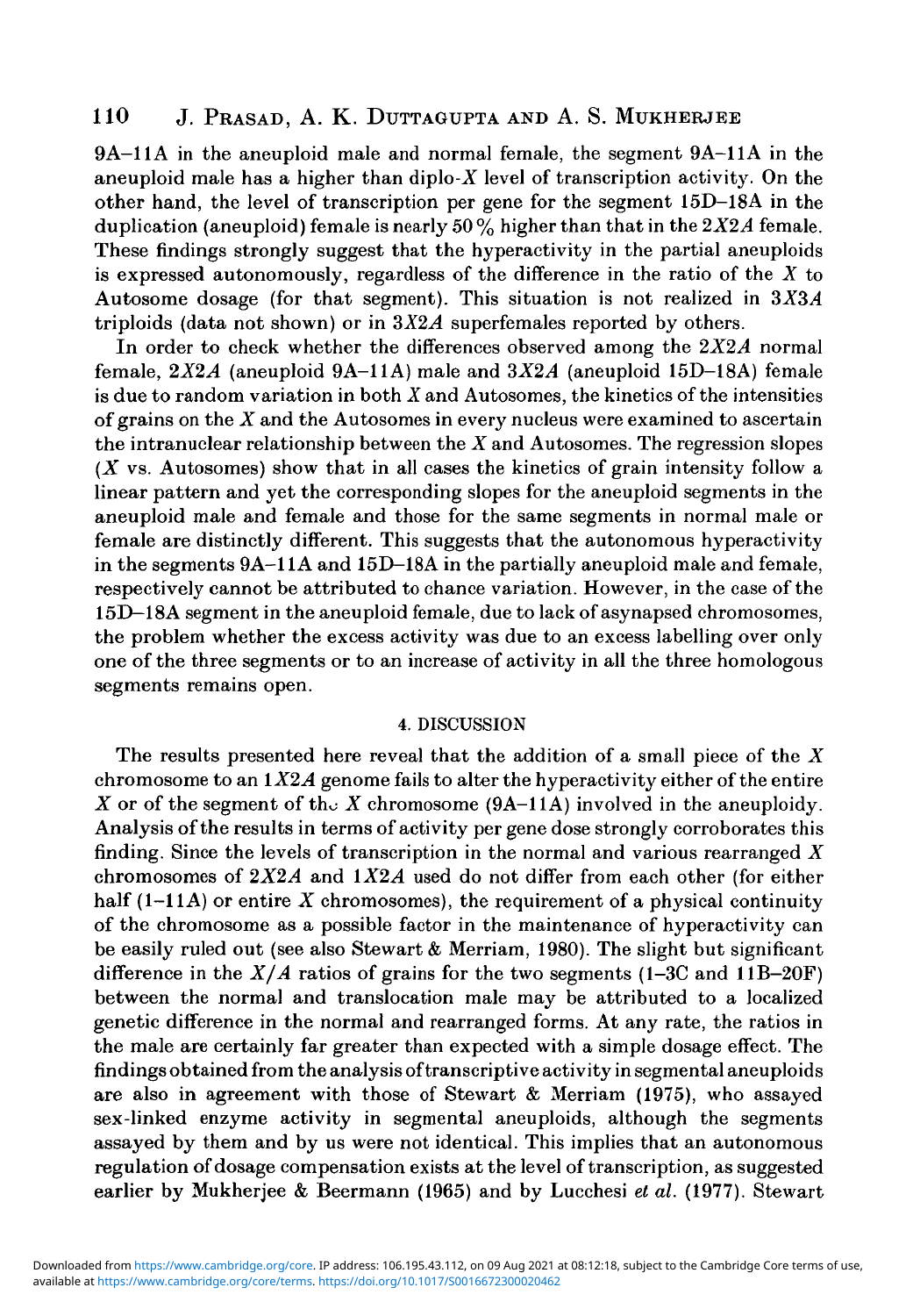& Merriam (1980) however, have pointed out that published data do not always support the idea that each copy of an  $X$ -linked gene is twice as active in males as in females.

Our data concerning transcription of the two aneuploid segments in otherwise  $1X2A$  or  $2X2A$  genomes together with those of Stewart & Merriam (1975) argue against exclusively autosomal regulation of dosage compensation. They rather support the interpretation that' dosage compensation is regulated more finely than just a male-level or a female-level' (Stewart & Merriam, 1980). Lucchesi (1977) attempted to explain all earlier data on transcription and translation products of X-coded genes by a simple model based on the ratio of *X* to Autosomes and predicted the expected levels of gene products in *IX2A* and *2X2A* segmental aneuploids (Fig. 1 of Lucchesi *et al.* 1973).

Maroni & Lucchesi (1980) have recently shown that the presence of a duplication fragment ' does not lead to proportionally elevated levels of total *X* chromosome transcription'. They interpreted their results to be due to uniform distribution of the activity over the genes on the entire *X* chromosome. In contrast to their approach, we measured the transcription on the duplicated segments. We believe that the elevated levels of transcription on the duplicated segments obtained by us, in otherwise  $1X2A$  and  $2X2A$  genomes, is due to a genuine autonomous expression of the genes involved.

These data and the findings of Maroni & Lucchesi (1980), lead us to propose that the hyperactivfty of the *X* in male *Drosophila* is a consequence of an interaction between a signal(s) coming from an Autosome(s) and regulatory receptor sequences present on the *X* chromosome. This is also supported by increased binding of non-histone proteins to *X* chromosome DNA (Chatterjee *et al.* 1980) and hyperactivity of the X chromosome under *in situ* transcription conditions with exogenous RNA polymerase (Chatterjee & Mukherjee, 1980). It is also consistent with the data presented here and with those of Stewart & Merriam (1980). The presumed *X* chromosomal regulatory sequences may be located throughout the entire *X* chromosome as proposed by Stewart & Merriam (1975, 1980). The autosomal signals might only be required to switch on *X* chromosomal compensators or receptors the net activity per gene being determined by the genomic condition of the entire *X* chromosome.

We are grateful to Professor J. R. Merriam for providing us with some of the *X; Y* translocation stocks used in the experiments. We also thank the Bowling Green Stock Center, U.S.A., for supplying us with  $T(X; y^+Y^L)11A/yf = \text{stock}$ . We are specially thankful to Professor J.C. Lucchesi for the stimulating discussion on the paper during his visit to this laboratory. This work was supported by University Grants Commission Special Assistance to Zoology. One of us (J.P.) was a Junior Research Fellow in a pre-doctroal fellowship sponsored by University Grants Commission which we acknowledge.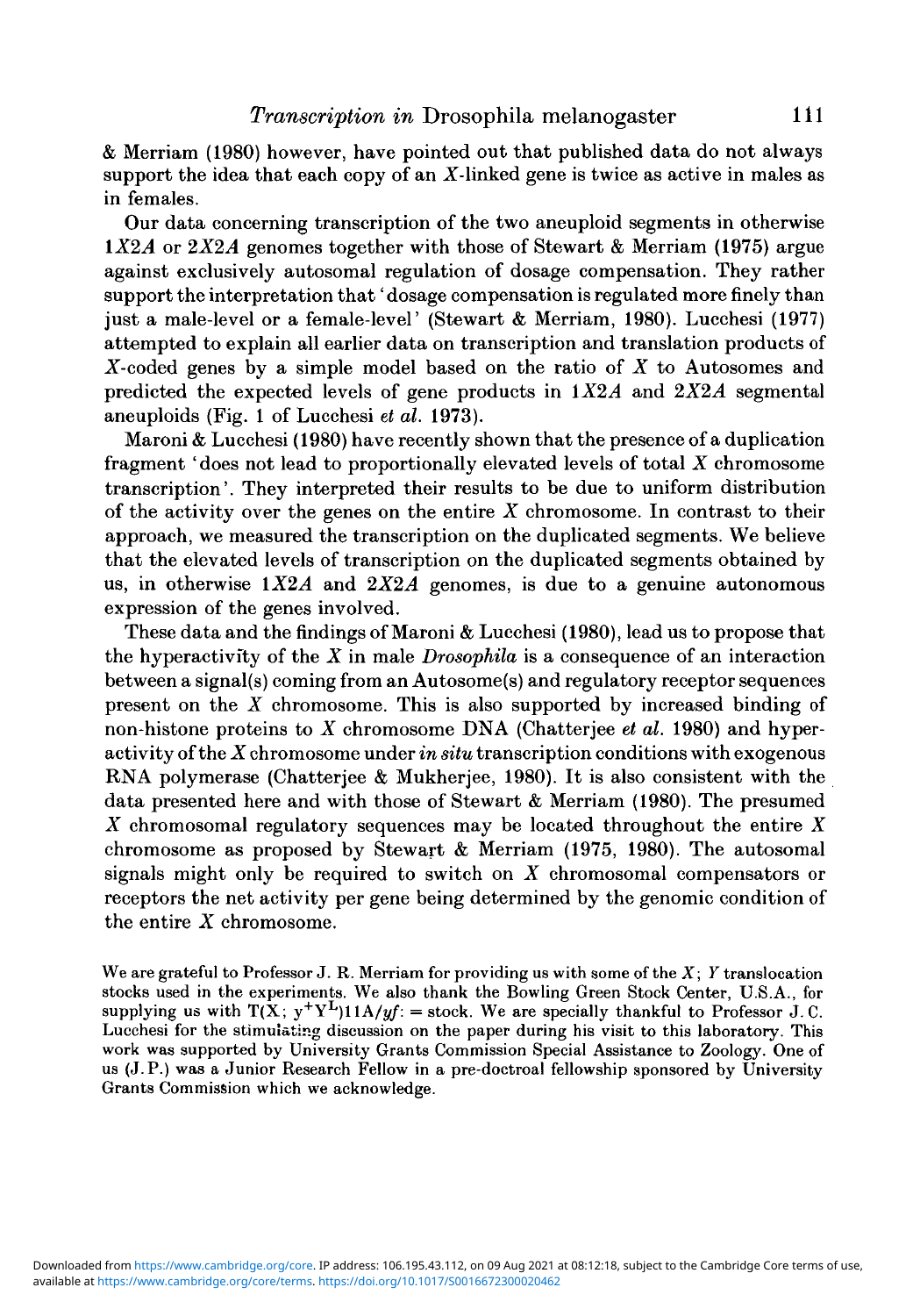#### **REFERENCES**

- BROWN, S. W. & SHARAT CHANDRA, H. (1973). Inaotivation system of the mammalian *X* chromosome. *Proceedings of National Academy of Science,* U.S.A. 70, 195-199.
- CHATTERJEE, R. N. & MUKHERJEE, A. S. (1980). Chromosomal basis of dosage compensation in *Drosophila.* X. Assessment of hyperactivity of the male *X in situ. Journal of Cell Science.* (In the press.)
- CHATTERJEE, R. N., MUKHERJEE, A. S., DERKSEN, J. & VAN DER PLOEG, M. (1980). Role of Non-histone chromosomal protein in the attainment of hyperactivity of the X-chromosome of male *Drosophila:* A Quantitative Cytochemical Study. *Indian Journal of experimental Biology* **18,** 574-575.
- CHATTERJEE, S. N. & MUKHERJEE, A. S. (1971). Chromosomal basis of dosage compensation in *Drosophila.* V. Puffwise analysis of gene activity in the *X* chromosome of male and female of *D. hydei. Chromosoma (Berl.)* 36, 46-59.
- CHATTERJEE, S. N., CHATTERJEE, C. & MUKHERJEE, A. S. (1978). Effect of puromycin on DNA synthesis in *Drosophila* polytene chromosmes: A probe into the control of replication. *Indian Journal of Experimental Biology* 16, 1027-1031.
- KAZAZIAN, H. H., YOUNG, W. J. & CHILDS, B. (1965). Z-linked 6-phospho-gluconate dehydrogenase in *Drosophila:* subunit association. *Science* **ISO,** 1601-1602.
- KHESIN, R. B. & LEIBOVITCH, B. A. (1974). Synthesis of RNA by *E. coli* RNA polymerase on the chromosomes *of Drosophila melanogaster. Chromosoma (Berl.)* 46, 161-172.
- KORGE, G. (1970a). Dosage compensation and effect for RNA synthesis in chromosome puffs of *Drosophila melanogaster. Nature* 225, 386-388.
- KORGE, G. (19706). Dosis-Kompensation und Dosiseffekt fur RNA Synthese in Chromosomen Puffs von *Drosophila melanogaster. Chromosoma (Berl.)* 30, 430-464.
- LAKHOTIA, S. C. & MUKHERJEE, A. S. (1969). Chromosomal basis of dosage compensation in *Drosophila.* I. Cellular autonomy of hyperactivity of male *X* chromosome in salivary glands and sex differentiation. *Oenetical Research* **14,** 137-150.
- LINDSLEY, D. L. & GRELL, E. H. (1968). Genetic variations of *Drosophila melanogaster. Carnegie Institute Washington Publication,* no. 627.
- LINDSLEY, D. L., SANDLER, L., BAKER, B. S., CARPENTER, A. T. C, DENELL, R. E., HALL, J. C, JACOBS, P. A., GABOR MIKLOS, G. L., DAVIS, B. K., GETHMANN, R. C, HARDY, R. W., HESSLER, A., MILLER, S. M., NOZAWAM, H., PARRY, D. M: & GOULD-SOMERO, M. (1972). Segmental aneuploidy and the genetic gross structure of the *Drosophila* genome. *Genetics* 71, 157-184.
- LUCCHESI,J. C. (1973). Dosage compensation in *Drosophila. Annual Review of Genetics* 7,225-237.
- LUCCHESI, J. C. (1977). Dosage compensation: Transcription level regulation of Z-linked genes in *Drosophila. American Zoologist* 17, 685-693.
- LUCCHESI, J. C, BELOTE, J. M. & MARONI, G. (1977). X-linked gene activity in metamales *(XY;3A)* of *Drosophila. Chromosoma (Berl.)* 65, 1-7.
- LUCCHESI, J. C, RAWLS, J. M. JR. & MARONI, G. (1974). Gene dosage compensation in metafemales *(3X;2A)* of *Drosophila. Nature* **248,** 564-567.
- LYON, M. F. (1961). Gene action in the X-chromosome of the mouse. *(Mus musculus* L.). *Nature* **190,** 372-373.
- MARONI, G. & LUCCHESI, J. C. (1980). Z-chromosome Transcription in *Drosophila. Chromosoma (Berl.)* 77, 253-261.
- MARONI, G. & PLAUT, W. (1973). Dosage compensation in *Drosophila melanogaster* triploids. II. Glucose 6-phosphate dehydrogenase activity. *Genetics* 74, 331-334.
- MAZUMDER, D., CHATTERJEE, R. N. & MUKHERJEE, A. S. (1975). Effect of  $\alpha$ -amanitin and cordycepin on the RNA synthesis in the polytene chromosomes of *Drosophila melanogaster. Journal of Cytology and Genetics, Congress Supplement,* pp. 128-132.
- MUKHERJEE, A. S. (1966). Dosage compensation in *Drosophila:* an autoradiographic study. *The Nucleus* 9, 83-96.